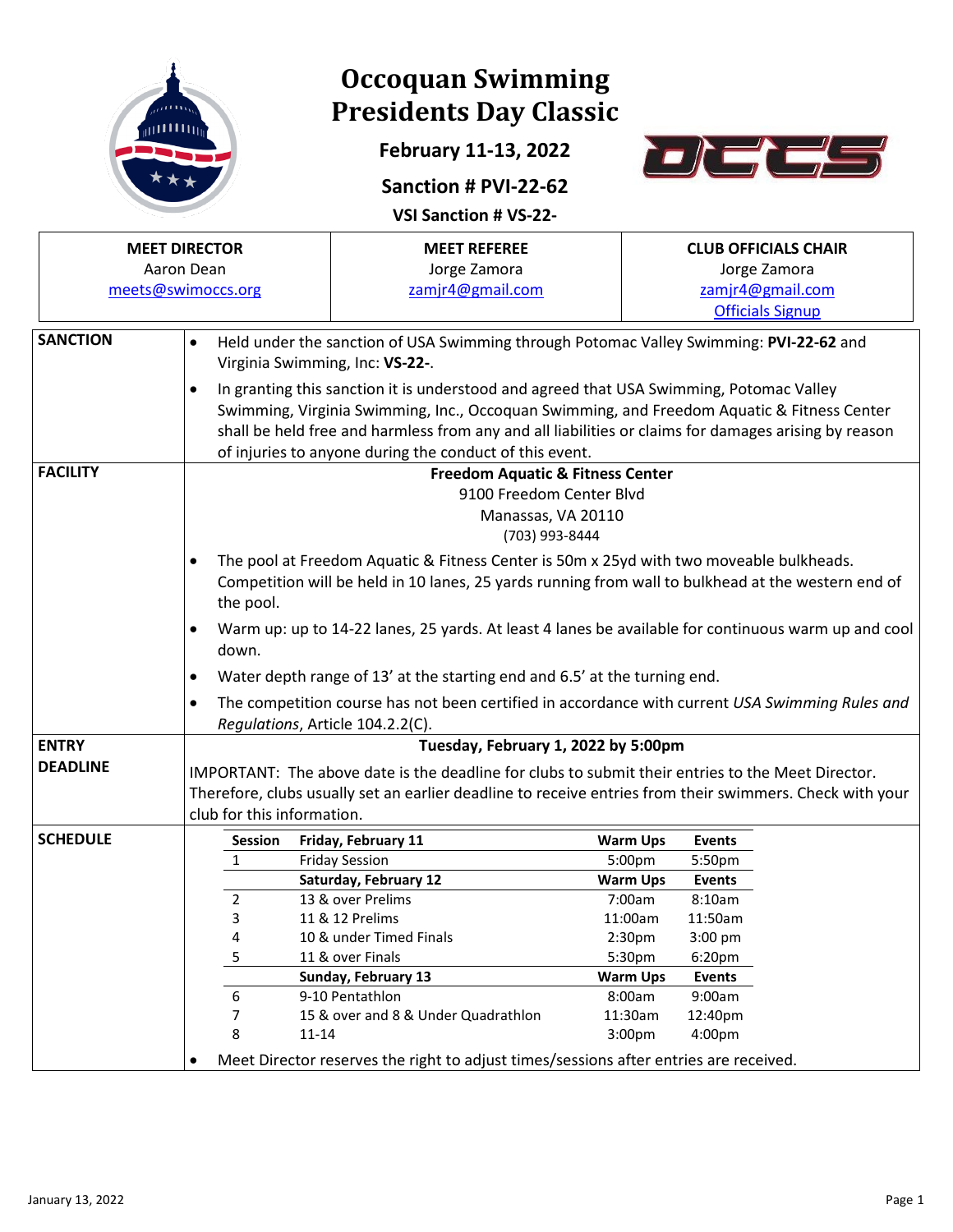| <b>ELIGIBILITY</b>                   | $\bullet$      |                                                                                                                                                                                                                                                                                                                                                                                                                                                                                                                                                                                                                                                                                                                                                                                                                     |
|--------------------------------------|----------------|---------------------------------------------------------------------------------------------------------------------------------------------------------------------------------------------------------------------------------------------------------------------------------------------------------------------------------------------------------------------------------------------------------------------------------------------------------------------------------------------------------------------------------------------------------------------------------------------------------------------------------------------------------------------------------------------------------------------------------------------------------------------------------------------------------------------|
|                                      |                | Open to all registered and invited Occoquan Swimming members and other teams from Maryland<br>Swimming, PVS, or VSI should there be space available. No swimmer will be permitted to compete<br>in the meet unless the swimmer is registered as an athlete member of USA Swimming as provided<br>in USA Swimming Rules and Regulations Article 302.                                                                                                                                                                                                                                                                                                                                                                                                                                                                 |
|                                      | $\bullet$      | Teams should request entry to the meet by email to the meet director meets@swimoccs.org.                                                                                                                                                                                                                                                                                                                                                                                                                                                                                                                                                                                                                                                                                                                            |
| <b>DISABILITY</b><br><b>SWIMMERS</b> | $\bullet$      | PVS and host clubs along with their meet directors are committed to the Inclusion Policy as adopted<br>by the PVS BOD. Athletes with a disability are welcomed and are asked to provide advance notice of<br>desired accommodations to the Meet Director. The athlete (or athlete's coach) is also responsible<br>for notifying the session referee of any disability prior to competition.                                                                                                                                                                                                                                                                                                                                                                                                                         |
| <b>TIMING SYSTEM</b>                 | $\bullet$      | Automatic Timing (touchpads primary) will be used.                                                                                                                                                                                                                                                                                                                                                                                                                                                                                                                                                                                                                                                                                                                                                                  |
| COVID-19                             | $\bullet$      | An inherent risk of exposure to COVID-19 exists in any public place where people are present.                                                                                                                                                                                                                                                                                                                                                                                                                                                                                                                                                                                                                                                                                                                       |
| <b>CONSIDERATIONS</b>                |                | COVID-19 is a contagious disease that can lead to severe illness and death. According to the<br>Centers for Disease Control and Prevention, senior citizens and individuals with underlying medical<br>conditions are especially vulnerable.                                                                                                                                                                                                                                                                                                                                                                                                                                                                                                                                                                        |
|                                      | $\bullet$      | USA Swimming, Inc., cannot prevent you (or your child(ren)) from becoming exposed to,<br>contracting, or spreading COVID-19 while participating in USA Swimming sanctioned events. It is<br>not possible to prevent against the presence of the disease. Therefore, if you choose to participate<br>in a USA Swimming sanctioned event, you may be exposing yourself to and/or increasing your risk<br>of contracting or spreading COVID-19.                                                                                                                                                                                                                                                                                                                                                                        |
|                                      | ٠              | BY ATTENDING OR PARTICIPATING IN THIS COMPETITION, YOU VOLUNTARILY ASSUME ALL RISKS<br>ASSOCIATED WITH EXPOSURE TO COVID-19 AND FOREVER RELEASE AND HOLD HARMLESS USA<br>SWIMMING, POTOMAC VALLEY SWIMMING, VIRGINIA SWIMMING INC., OCCOQUAN SWIMMING,<br>GEORGE MASON UNIVERSITY FREEDOM AQUATIC & FITNESS CENTER AND EACH OF THEIR<br>OFFICERS, DIRECTORS, AGENTS, EMPLOYEES OR OTHER REPRESENTATIVES FROM ANY LIABILITY OR<br>CLAIMS INCLUDING FOR PERSONAL INJURIES, DEATH, DISEASE OR PROPERTY LOSSES, OR ANY<br>OTHER LOSS, INCLUDING BUT NOT LIMITED TO CLAIMS OF NEGLIGENCE AND GIVE UP ANY CLAIMS<br>YOU MAY HAVE TO SEEK DAMAGES, WHETHER KNOWN OR UNKNOWN, FORESEEN OR<br>UNFORESEEN, IN CONNECTION WITH EXPOSURE, INFECTION, AND/OR SPREAD OF COVID-19<br>RELATED TO PARTICIPATION IN THIS COMPETITION. |
|                                      | $\bullet$      | We have taken enhanced health and safety for all attending this meet, however we cannot<br>guarantee that you will not become infected with COVID-19. All attending this meet must follow all<br>posted instructions while in attendance. An inherent risk of exposure to COVID-19 exists in any<br>public place where people are present. By attending this meet, you acknowledge the contagious<br>nature of COVID-19 and voluntarily assume all risks related to exposure to COVID-19.                                                                                                                                                                                                                                                                                                                           |
|                                      | $\bullet$      | By choosing to attend this meet you agree to comply with all health and safety mandates and<br>guidelines of USA Swimming, Potomac Valley Swimming, the Commonwealth of Virginia, and Prince<br>William County.                                                                                                                                                                                                                                                                                                                                                                                                                                                                                                                                                                                                     |
| COVID-19<br><b>PROTOCOLS</b>         | $\bullet$      | All attendees (athletes, coaches, officials, and volunteers) must wear a mask to enter the facility<br>and throughout the facility, with the exception of athletes when competing or warming up/cooling<br>down.                                                                                                                                                                                                                                                                                                                                                                                                                                                                                                                                                                                                    |
|                                      | $\bullet$      | Swimmers should bring a minimum of two masks and a container or waterproof type bag to place<br>their mask in while swimming.                                                                                                                                                                                                                                                                                                                                                                                                                                                                                                                                                                                                                                                                                       |
|                                      | $\bullet$      | Athletes should arrive and depart in their suits. Locker room use should be minimized.                                                                                                                                                                                                                                                                                                                                                                                                                                                                                                                                                                                                                                                                                                                              |
|                                      | $\bullet$      | Spectators will not be permitted into the facility. The meet will be live streamed on YouTube.                                                                                                                                                                                                                                                                                                                                                                                                                                                                                                                                                                                                                                                                                                                      |
|                                      | $\bullet$      | Before signing up your young swimmer, please consider that they can manage themselves for the<br>duration of the meet with just their swim coach overseeing them, including being able to visit the<br>bathroom independently.                                                                                                                                                                                                                                                                                                                                                                                                                                                                                                                                                                                      |
|                                      |                | Each session will be limited to 528 swimmers. Teams will be assigned to a seating area.                                                                                                                                                                                                                                                                                                                                                                                                                                                                                                                                                                                                                                                                                                                             |
|                                      | ٠              |                                                                                                                                                                                                                                                                                                                                                                                                                                                                                                                                                                                                                                                                                                                                                                                                                     |
|                                      | $\bullet$<br>٠ | Entry and exit for all participants, volunteers, and coaches will be through the patio side entrance.<br>Before entering the facility participants, coaches, and volunteers are asked to assess their own<br>health by answering the following questions and only enter the facility if they are confident they                                                                                                                                                                                                                                                                                                                                                                                                                                                                                                     |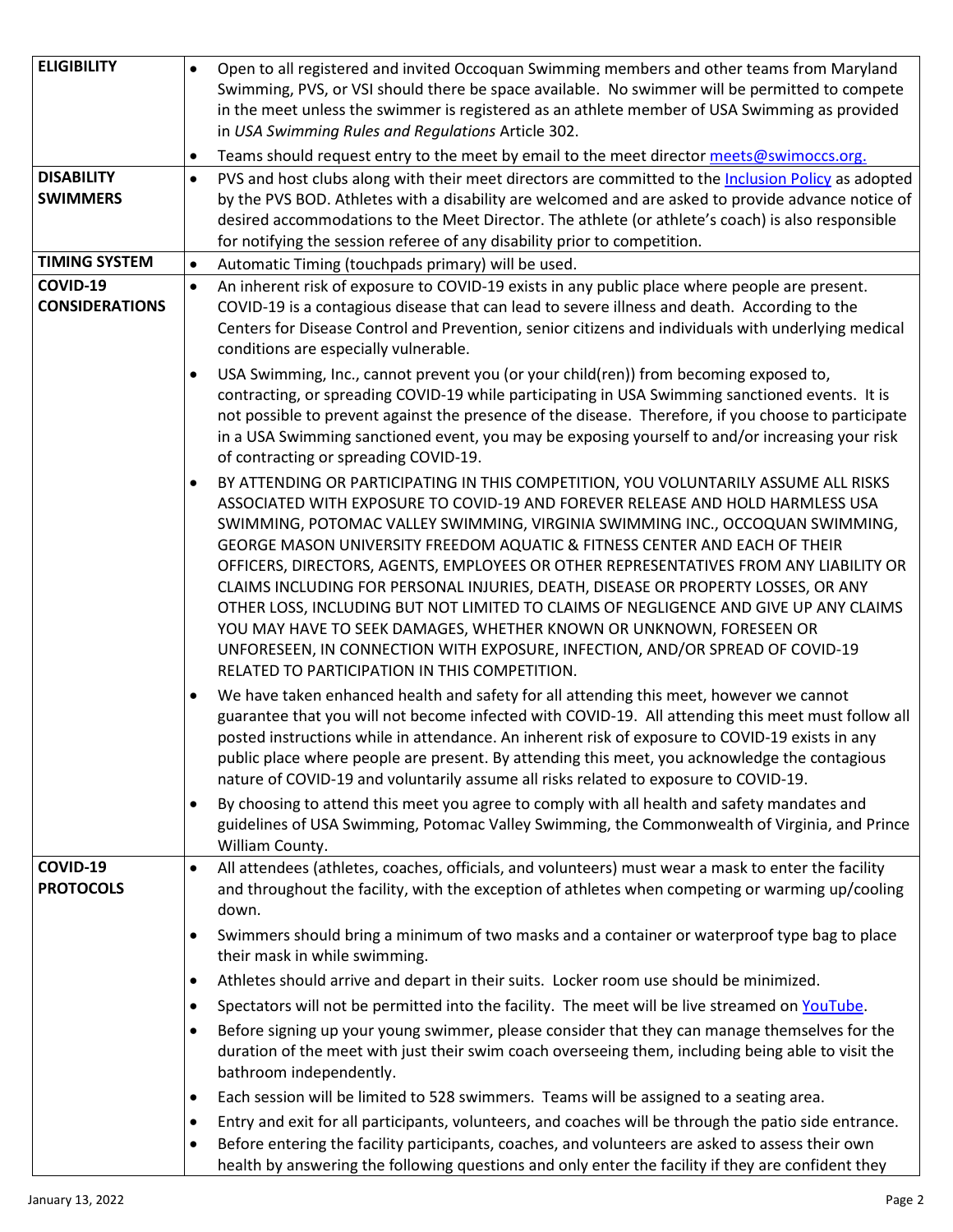|              |           | have not been in contact with anyone or are themselves feeling any of the symptoms of COVID-19                                                                                                                                                                                                                                                                                                                                                                                                                                                                                                       |
|--------------|-----------|------------------------------------------------------------------------------------------------------------------------------------------------------------------------------------------------------------------------------------------------------------------------------------------------------------------------------------------------------------------------------------------------------------------------------------------------------------------------------------------------------------------------------------------------------------------------------------------------------|
|              |           | as described by the US CDC.                                                                                                                                                                                                                                                                                                                                                                                                                                                                                                                                                                          |
|              |           | Do you feel any of the symptoms that fall under the symptoms of COVID-19 (fever over<br>$\circ$<br>100.4, cough, shortness of breath, etc.)?                                                                                                                                                                                                                                                                                                                                                                                                                                                         |
|              |           | Has anyone in your family been sick or diagnosed with COVID-19 in the past 14 days?<br>$\circ$<br>Has someone you've been in contact with been diagnosed with COVID-19 or been in<br>$\circ$<br>contact with someone who has the past 14 days?                                                                                                                                                                                                                                                                                                                                                       |
|              |           | All attendees are required to complete the Mason COVID Healthê prior to each visit.                                                                                                                                                                                                                                                                                                                                                                                                                                                                                                                  |
|              | ٠         | Two timers will be assigned to each lane as backup timers.                                                                                                                                                                                                                                                                                                                                                                                                                                                                                                                                           |
|              |           | Prior to each race, athletes will leave their assigned spot, walk along the turn end of the pool, down<br>the lane 1 side of the pool, and continue behind the blocks.                                                                                                                                                                                                                                                                                                                                                                                                                               |
|              |           | For warm-ups, swimmers for each session may be assigned to one of two warmup groups, no more<br>than 264 swimmers in each group (12 swimmers/lane). Each group will be assigned an arrival time.<br>Swimmers may not be permitted into the building prior to their arrival time. Swimmers will proceed<br>to their assigned seating area, prepare to enter the pool, and follow marshals' and coaches'<br>directions to enter the pool while respecting social distancing guidelines.                                                                                                                |
|              | $\bullet$ | During warm-ups, swimmers will wear their masks until they reach their assigned warm up lane and<br>entry end and just before they enter the pool. They will place their mask in their waterproof holder<br>to store their mask while they swim. They will put their mask back on as soon as they exit the pool.                                                                                                                                                                                                                                                                                     |
|              |           | Staging for swimmers during competition will be:<br>o Heat 1 is at the blocks and will swim<br>Heat 2 is behind the timers and will approach the blocks once heat 1 begins<br>$\circ$<br>Heat 3 is along the race course on deck spaced by 6 feet and will remain there until Heat<br>$\circ$<br>1 is done swimming, exits the pool, and exits the area behind the blocks.<br>Heat 4 is staging under the scoreboard/warm up pool until directed to move to where<br>$\circ$<br>Heat 3 is standing (after Heat 1 is done swimming and out of the way and Heat 3<br>proceeds to the starting blocks). |
|              |           | During competition, swimmers will wear their masks until they reach the starting blocks. They will<br>place their mask in their waterproof holder to store their mask while they swim. They will put their<br>mask back on before leaving the starting area.                                                                                                                                                                                                                                                                                                                                         |
|              |           | For the 25y events, masks will be delivered from the start end to the finish end.                                                                                                                                                                                                                                                                                                                                                                                                                                                                                                                    |
|              |           | Timers and counters for 1000y and 500y free will be provided by anyone that is willing to help and<br>can enter the facility following the above protocols.                                                                                                                                                                                                                                                                                                                                                                                                                                          |
|              |           | Additional sanitation will take place as well as sanitation stations will be available in various<br>locations throughout the facility.                                                                                                                                                                                                                                                                                                                                                                                                                                                              |
|              |           | Chlorine is used to disinfect the water and adjacent surfaces constantly.                                                                                                                                                                                                                                                                                                                                                                                                                                                                                                                            |
|              | ٠         | We request that all attendees notify the meet director as soon as possible if they have tested<br>positive for COVID-19, shown symptoms or have been in contact with anyone exposed to COVID-19<br>after attending the meet.                                                                                                                                                                                                                                                                                                                                                                         |
| <b>RULES</b> |           | Current USA Swimming rules shall govern this meet.                                                                                                                                                                                                                                                                                                                                                                                                                                                                                                                                                   |
|              |           | All applicable adults participating in or associated with this meet acknowledge that they are subject<br>to the provisions of the USA Swimming Minor Athlete Abuse Prevention Policy ("MAAPP 2.0"), and<br>that they understand that compliance with the MAAPP policy is a condition of participation in the<br>conduct of this competition.                                                                                                                                                                                                                                                         |
|              | ٠         | No on-deck USA Swimming registration is permitted.                                                                                                                                                                                                                                                                                                                                                                                                                                                                                                                                                   |
|              |           | In compliance with USA Swimming Rules and Regulations, the use of audio or visual recording<br>devices, including a cell phone is not permitted in the changing areas, rest rooms, or locker rooms.<br>Per PVS policy, the use of equipment capable of taking pictures (e.g., cell phones, cameras, etc.) is<br>banned from behind the starting blocks during the entire meet, including warm up, competition and<br>cool down periods.                                                                                                                                                              |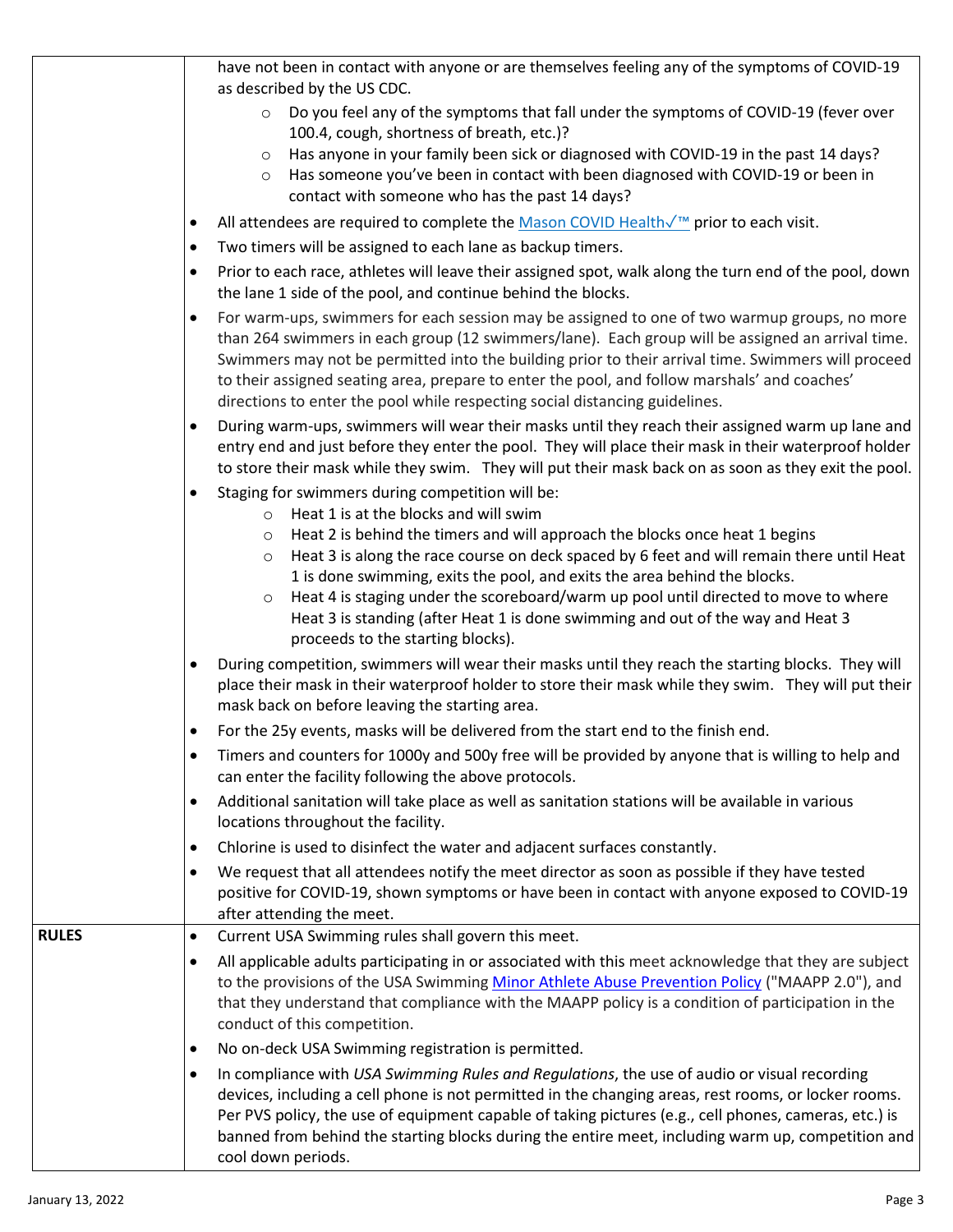|                    | Deck changes are prohibited.<br>$\bullet$                                                                                                                                                                                                                                                                                                                                                                                                                         |
|--------------------|-------------------------------------------------------------------------------------------------------------------------------------------------------------------------------------------------------------------------------------------------------------------------------------------------------------------------------------------------------------------------------------------------------------------------------------------------------------------|
|                    | Any swimmer entered in the meet must be certified by a USA Swimming member coach as being<br>$\bullet$<br>proficient in performing a racing start or must start each race from within the water. When<br>unaccompanied by a member-coach, it is the responsibility of the swimmer or the swimmer's legal<br>guardian to ensure compliance with this requirement.                                                                                                  |
|                    | Operation of a drone or any other flying devices is prohibited over the venue (pools, athlete/coach<br>areas, spectator areas and open ceiling locker rooms) any time athletes, coaches, officials and/or<br>spectators are present.                                                                                                                                                                                                                              |
|                    | Dive-over starts may be used.<br>$\bullet$                                                                                                                                                                                                                                                                                                                                                                                                                        |
|                    | The Meet Director and the PVS Technical Committee reserve the right to limit events, heats,<br>$\bullet$<br>swimmers or adjust the format to conform with the 4-hour provision for sessions that include 12 &<br>U events per Rule 205.3.1F.                                                                                                                                                                                                                      |
| <b>EVENT RULES</b> | All events will be swum as timed finals and seeded fastest to slowest heats except the 13 & over<br>$\bullet$<br>events on Friday and the 11 & over events on Saturday which will be circle seeded for prelims swum<br>slow to fast. Finals will swim slowest heat to fastest heat C-B-A or B-A.                                                                                                                                                                  |
|                    | Friday 13 & over 50s will be swum as preliminary race (all entries) swum in championship circle<br>seeding, semi-finals race (top 24: as 3 heats of 8 swimmers in each circle seeded), finals (top 8: as 2<br>heats of 4 swimmers in each B final/ A final).                                                                                                                                                                                                      |
|                    | Saturday 11 & over races will provide a finals opportunity for the following swimmers:                                                                                                                                                                                                                                                                                                                                                                            |
|                    | Top 20 11-12 swimmers in each event (10 swimmers in each B final & A final)<br>$\circ$                                                                                                                                                                                                                                                                                                                                                                            |
|                    | Top 30 13 & over swimmers in each event (10 swimmers in each C, B, A)<br>$\circ$<br>The A final will be for all age swimmers 13 & over top 8 finishers.<br>$\bullet$<br>The B final will be for the next fastest 13 & over finishers.                                                                                                                                                                                                                             |
|                    | The C final will be for the next fastest 13-14 swimmers only.<br>$\bullet$                                                                                                                                                                                                                                                                                                                                                                                        |
|                    | The 500 free & 400 IM on Friday will be swum fastest to slowest.<br>$\bullet$                                                                                                                                                                                                                                                                                                                                                                                     |
|                    | All swimmers must provide their own timer and counter (if desired) for the 500y free<br>$\bullet$                                                                                                                                                                                                                                                                                                                                                                 |
|                    | The 12 & Under and 13 & Over 500 free on Friday will be limited to 5 heats for each gender and age<br>$\bullet$<br>group total (top 50 in each) based on entry times. If space permits, genders may be combined to<br>provide maximum number of swimming opportunities.                                                                                                                                                                                           |
|                    | The 400 IM on Friday will be limited to 5 heats for each gender (top 50 in each) based on entry<br>times.                                                                                                                                                                                                                                                                                                                                                         |
|                    | If a swimmer is removed from a distance event, they will be provided the opportunity to enter an<br>$\bullet$<br>alternate event.                                                                                                                                                                                                                                                                                                                                 |
|                    | The 9-10 Pentathlon Sunday will offer five events; swimmers entered in all five events will be<br>$\bullet$<br>eligible for the overall pentathlon recognition award that is based on the cumulative time of all five<br>events being completed. The top 8 swimmers: 9 year old and 10 year old in each gender will be<br>awarded a special trophy. Swimmers that are disqualified in an event will be disqualified from<br>contention in the pentathlon scoring. |
|                    | The 8 & under Quadrathlon Sunday will offer four events; swimmers entered in all four events will                                                                                                                                                                                                                                                                                                                                                                 |
|                    | be eligible for the overall quadrathlon recognition award that is based on the cumulative time of all<br>four events being completed. The top 8 swimmers in 7 & under and 8 year old in each gender will<br>be awarded a special trophy. Swimmers that are disqualified in an event will be disqualified from                                                                                                                                                     |
|                    | contention in the pentathlon scoring.                                                                                                                                                                                                                                                                                                                                                                                                                             |
|                    | Swimmers may enter and compete in up to three (3) events each day except on Sunday, 10 & under<br>$\bullet$<br>swimmers may enter and compete in all four (8 & under) or five (9-10) events offered.                                                                                                                                                                                                                                                              |
|                    | Swimmers aged 12 & under may only enter one (1) session per day.<br>$\bullet$                                                                                                                                                                                                                                                                                                                                                                                     |
|                    | Swimmers must swim in their designated age group based on their age on February 11, 2022.<br>$\bullet$                                                                                                                                                                                                                                                                                                                                                            |
|                    | Events will be seeded using SCY times.<br>$\bullet$                                                                                                                                                                                                                                                                                                                                                                                                               |
|                    | Entering with NT is allowed but coaches are encouraged to provide a coach's time if possible.                                                                                                                                                                                                                                                                                                                                                                     |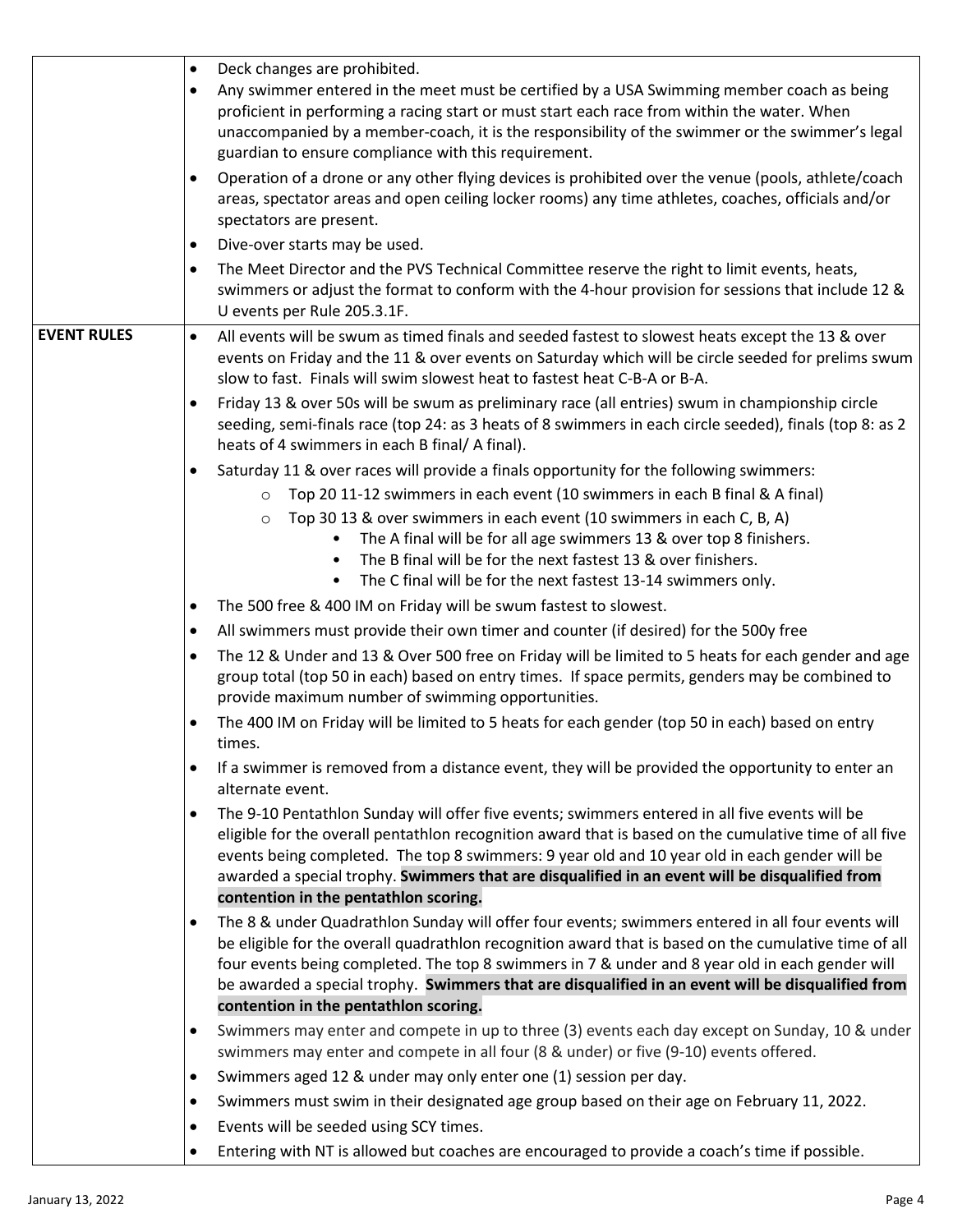|                          | Deck entries will be accepted in empty lanes only. No new heats will be created. Deck entries are<br>$\bullet$                                                        |
|--------------------------|-----------------------------------------------------------------------------------------------------------------------------------------------------------------------|
|                          | \$20 per entry.                                                                                                                                                       |
|                          | Time Trials may be provided on Sunday if time permits following the conclusion of sessions 7 and/or<br>$\bullet$<br>8 on Sunday                                       |
|                          | Swimmers may enter one time trial event in addition to the max 3 events per day.<br>$\circ$                                                                           |
|                          | Time trial entry fee is \$10.00 per swim paid in cash at the time of entry<br>$\circ$                                                                                 |
|                          | Time trials entry will close 1 hour prior to the anticipated finish time of session 7/8<br>$\circ$                                                                    |
|                          | 12 & under swimmers may only swim one session per day, so swimmers this age may not<br>$\circ$                                                                        |
|                          | swim in another session on Sunday.                                                                                                                                    |
| <b>WITHDRAWING</b>       | <b>FRIDAY Prelims/Finals</b>                                                                                                                                          |
| <b>FROM FINALS</b>       | If you do not wish to swim in the semi finals or finals on Friday, you may scratch from the event by<br>$\bullet$                                                     |
|                          | following this procedure:                                                                                                                                             |
|                          | ○ You must email meets@swimoccs.org within 30 minutes of completion of the event,                                                                                     |
|                          | otherwise the next round will be seeded.                                                                                                                              |
|                          | Email must include:<br>$\circ$                                                                                                                                        |
|                          | <b>CC: Coach's Email</b>                                                                                                                                              |
|                          | Subject: (event #) scratch                                                                                                                                            |
|                          | <b>Body of email:</b>                                                                                                                                                 |
|                          | <b>Swimmer's Name</b>                                                                                                                                                 |
|                          | <b>Swimmer's Age</b>                                                                                                                                                  |
|                          | <b>Swimmer's Club</b>                                                                                                                                                 |
|                          | Event(s) being scratched                                                                                                                                              |
|                          |                                                                                                                                                                       |
|                          | If an athlete fails to properly scratch from an event and does not appear for the semi-final or final<br>$\bullet$                                                    |
|                          | event, they shall be barred from their next individual event.                                                                                                         |
|                          | <b>SATURDAY</b>                                                                                                                                                       |
|                          | If you do not wish to swim in the Finals on Saturday, you may scratch from the final event by<br>$\bullet$                                                            |
|                          | following this procedure:                                                                                                                                             |
|                          | You must email meets@swimoccs.org within 30 minutes of completion of the last<br>$\circ$                                                                              |
|                          | preliminary event of the prelims session                                                                                                                              |
|                          | Email must include:<br>$\circ$                                                                                                                                        |
|                          | <b>CC: Coach's Email</b>                                                                                                                                              |
|                          | Subject: (event #) scratch                                                                                                                                            |
|                          | <b>Body of email:</b>                                                                                                                                                 |
|                          | <b>Swimmer's Name</b>                                                                                                                                                 |
|                          | <b>Swimmer's Age</b>                                                                                                                                                  |
|                          | <b>Swimmer's Club</b>                                                                                                                                                 |
|                          | Event(s) being scratched                                                                                                                                              |
|                          | If an athlete fails to properly scratch from an event and does not appear for the Final event, they<br>$\bullet$<br>shall be barred from their next individual event. |
| <b>POSITIVE CHECK IN</b> | Check in for positive check in distance events (400y+) is done at the entrance of the facility and<br>$\bullet$                                                       |
|                          | athletes will be required to acknowledge that they plan to swim before entering the facility.                                                                         |
|                          | If needed additional events may require positive check in to ensure the lanes are full.<br>$\bullet$                                                                  |
|                          | There will not be a penalty for missing a positive check in event, however coaches are asked to<br>$\bullet$                                                          |
|                          | please ensure their swimmers are checked in prior to the deadline.                                                                                                    |
|                          |                                                                                                                                                                       |
|                          | Positive check in deadline is 30 minutes prior to the start of the session unless a later time is<br>$\bullet$                                                        |
|                          | provided in the meet notes prior to the meet.                                                                                                                         |
| <b>WARM-UP</b>           | The prescribed PVS warm-up procedures and safety policies will be followed. The Meet Director<br>$\bullet$                                                            |
|                          | may determine the structure of warm-up, including times/lane assignments.                                                                                             |
|                          | No more than 12 swimmers per lane (264 total) will be permitted and warm up protocol will be<br>$\bullet$                                                             |
|                          | provided prior to the meet for coaches.                                                                                                                               |
|                          | At least 4 lanes will be available throughout the meet for warm up and cool down. No more than<br>$\bullet$                                                           |
|                          | 12 swimmers may be in any lane at any time.                                                                                                                           |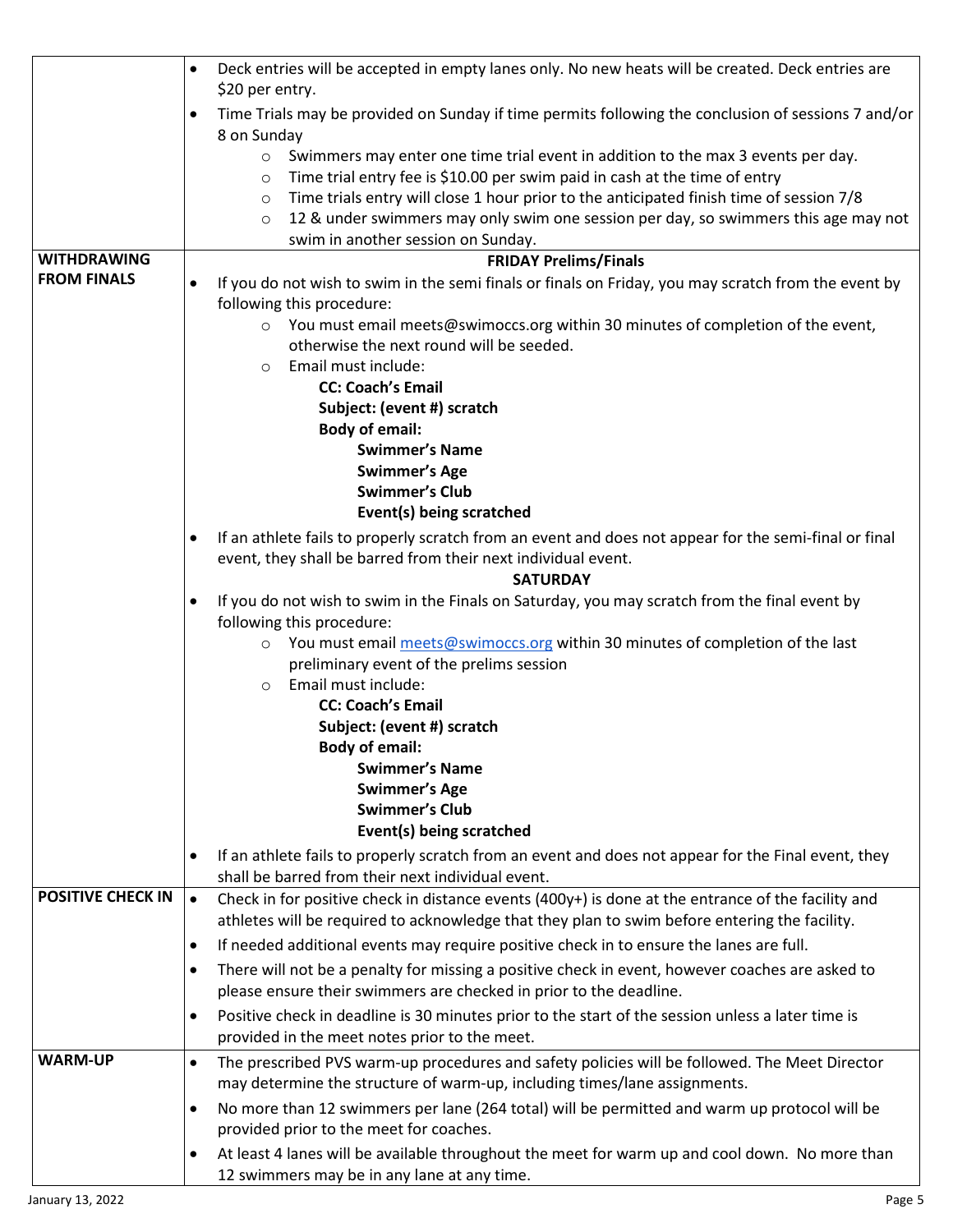| <b>SUPERVISION</b>  | Coaches are responsible for the conduct of their swimmers and cleaning up for their team areas.<br>$\bullet$                                                                         |
|---------------------|--------------------------------------------------------------------------------------------------------------------------------------------------------------------------------------|
|                     | Meet Marshals will be used to patrol the facility as well as help with crowd control and COVID<br>$\bullet$                                                                          |
|                     | regulation compliance.                                                                                                                                                               |
| <b>SEEDING</b>      | All events 200y and less will be pre-seeded seeded by 7pm the night prior to the session. Scratches<br>$\bullet$                                                                     |
|                     | are requested before this time to be sent to the meet director. (meets@swimoccs.org)                                                                                                 |
|                     | Events 400y and longer will be seeded following the check in deadline which is 30 minutes prior to<br>$\bullet$                                                                      |
|                     | the start of the session.                                                                                                                                                            |
|                     | The meet director may determine if combining or splitting sessions is needed to provide additional<br>$\bullet$                                                                      |
|                     | competitive opportunities and time between events.                                                                                                                                   |
| <b>SCORING</b>      | Team Scores will not be kept.<br>$\bullet$                                                                                                                                           |
| <b>AWARDS</b>       | Individual awards will be presented for the top 3 finishers in the final events on Saturday evening.<br>$\bullet$                                                                    |
| <b>PROGRAMS</b>     | High point (pentathlon/quadrathlon low time) trophies will be awarded for the 10 & under races<br>$\bullet$                                                                          |
|                     | Programs will not be sold, however the meet will be available on Meet Mobile and a meet program<br>$\bullet$<br>will be posted on the OCCS website after the scratch deadlines.      |
| <b>CREDENTIALS</b>  | Parents not working the meet as a deck official, volunteer timer or other position are not permitted<br>$\bullet$                                                                    |
|                     | in the facility. Only athletes, USA Swimming certified coaches, and deck officials will be permitted                                                                                 |
|                     | on the deck. Coaches and Officials should have proof of active USA Swimming membership with                                                                                          |
| <b>OFFICIALS</b>    | them at all times.                                                                                                                                                                   |
|                     | Officials interested in volunteering should complete the online Officials Signup or contact Jorge<br>$\bullet$                                                                       |
|                     | Zamora (zamjr4@gmail.com).                                                                                                                                                           |
|                     | Officials' briefing may be done virtually via Zoom prior to the meet. The meet referee will provide<br>$\bullet$<br>meeting details to all officials.                                |
|                     |                                                                                                                                                                                      |
|                     | Only limited officials will be allowed in the facility. Early pre-meet sign-up is encouraged if you plan<br>$\bullet$<br>to help. Walk-on officials may not be accommodated.         |
| <b>TIMERS &amp;</b> | Up to two timers per lane will be asked to volunteer.<br>$\bullet$                                                                                                                   |
| <b>VOLUNTEERS</b>   | Timers and volunteers will be required to sign up prior to the meet and will be required to adhere<br>٠                                                                              |
|                     | to all COVID-19 mitigation processes as well as MAAPP policies.                                                                                                                      |
|                     | Volunteer brief recording will be available.<br>$\bullet$                                                                                                                            |
| <b>ENTRY</b>        | Entries should be submitted by email to the Meet Director, meets@swimoccs.org.<br>$\bullet$                                                                                          |
| <b>PROCEDURES</b>   | Include in the subject of the email, "Presidents Day Classic - ****" with the club's initials in place of<br>$\bullet$                                                               |
|                     | the asterisks. If your club submits multiple entry files include training site in the subject of the                                                                                 |
|                     | email.                                                                                                                                                                               |
|                     | Include in entry email: entry file, report of entries by name, report of entries by event.<br>$\bullet$                                                                              |
|                     | In the body of your email provide entry numbers (girls, boys, totals), contact information (email,<br>$\bullet$                                                                      |
|                     | phone, officials contact).                                                                                                                                                           |
|                     | Entries directly from individual team members will not be accepted.<br>$\bullet$                                                                                                     |
|                     | Entries by phone or fax will not be accepted.<br>$\bullet$                                                                                                                           |
|                     | The Meet Director will acknowledge receipt by return email within 24 hours. If acknowledgement is<br>$\bullet$<br>not received in a timely manner, please contact the Meet Director. |
|                     | Any club that enters an unregistered or improperly registered athlete, falsifies an entry in any way,<br>$\bullet$                                                                   |
|                     | or permits an unregistered coach to represent them will be fined the sum of \$100 by PVS and no<br>further entries will be accepted from that club until the said fine is paid.      |
| <b>ENTRY FEES</b>   | \$10.00<br>Individual event fee:<br>\$10.00<br>Per Swimmer Surcharge:                                                                                                                |
|                     | VSI Per Swimmer Surcharge:<br>\$2.50<br><b>Deck Entries:</b><br>\$20.00                                                                                                              |
|                     | Make checks payable to OCCS. Checks may be mailed to:                                                                                                                                |
|                     | 10371 Central Park Drive                                                                                                                                                             |
|                     | Manassas, VA 20110                                                                                                                                                                   |
|                     | Entry fees are due with meet entry. Unpaid fees will be reported to the PVS Administrative Office at<br>the conclusion of the meet.                                                  |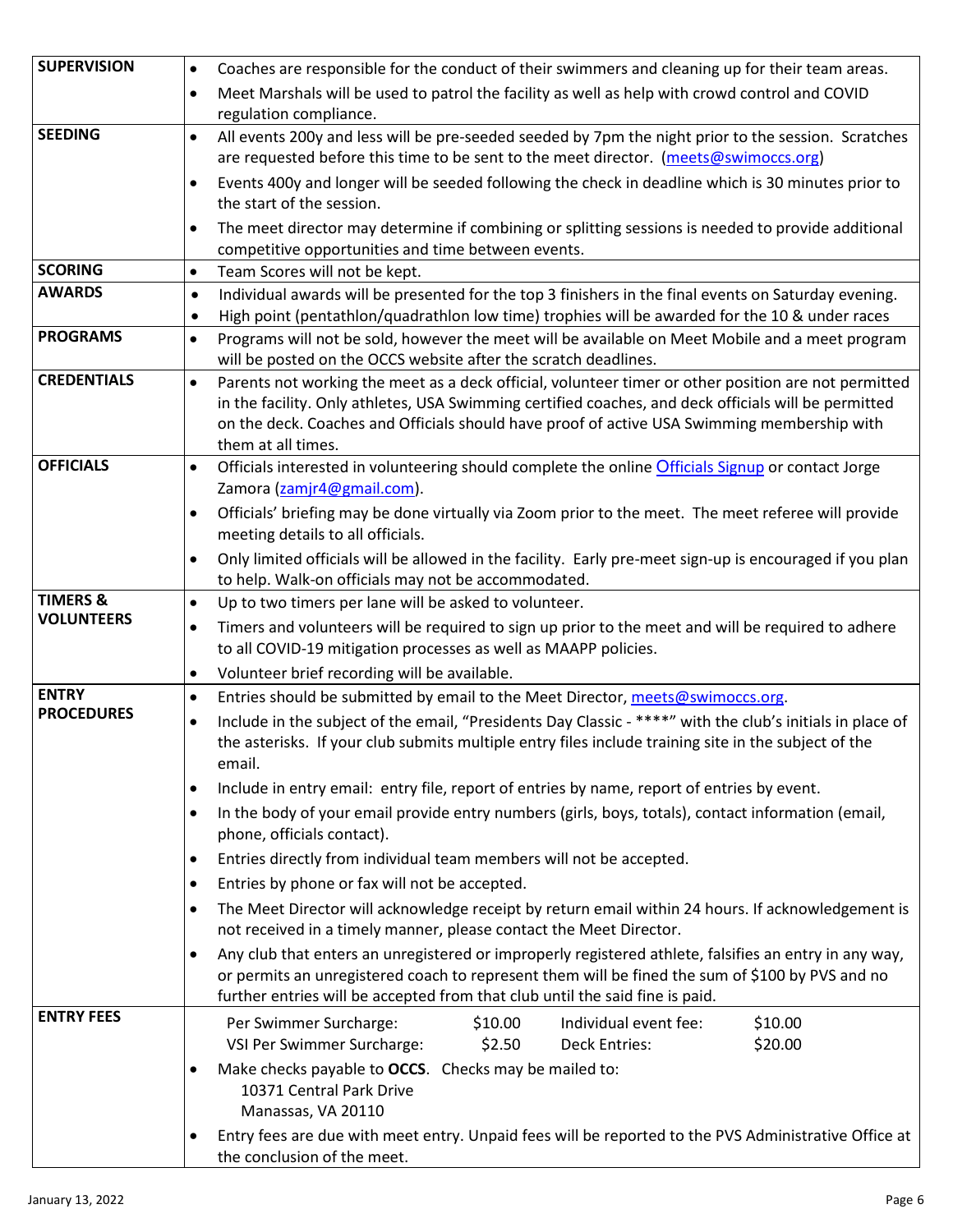# Friday, February 11

| 1           | 13 & over  | 50 fly    | $\overline{2}$ | Prelims  |
|-------------|------------|-----------|----------------|----------|
| 3           | 13 & over  | 50 breast | 4              | Prelims  |
| 5           | 13 & over  | 50 back   | 6              | Prelims  |
| 7           | Open       | 400 IM    | 8              |          |
| Semi Finals | 13 & over  | 50 fly    | Semi Finals    | top 24   |
| Semi Finals | 13 & over  | 50 breast | Semi Finals    | top $24$ |
| Semi Finals | 13 & over  | 50 back   | Semi Finals    | top $24$ |
| 9           | 13 & over  | 500 free  | 10             |          |
| Finals      | 13 & over  | 50 fly    | Finals         | top 8    |
| Finals      | 13 & over  | 50 breast | Finals         | top 8    |
| Finals      | 13 & over  | 50 back   | <b>Finals</b>  | top 8    |
| 11          | 12 & under | 500 free  | 12             |          |

### Saturday, February 12

|              |           | Saturday 13 & |             |       |         | Saturday 11 &     |             |       |                 | Saturday 10 &<br>under Timed |             |
|--------------|-----------|---------------|-------------|-------|---------|-------------------|-------------|-------|-----------------|------------------------------|-------------|
| <b>Girls</b> |           | over Prelims  | <b>Boys</b> | Girls |         | <b>12 Prelims</b> | <b>Boys</b> | Girls |                 | <b>Finals</b>                | <b>Boys</b> |
| 13           | 13 & over | 100 free      | 14          | 25    | 11 & 12 | 100 free          | 26          | 37    | 10 <sub>U</sub> | 200 free                     | 38          |
| 15           | 13 & over | 200 IM        | 16          | 27    | 11 & 12 | 50 back           | 28          | 39    | 8U              | 50 free                      | 40          |
| 17           | 13 & over | 100 back      | 18          | 29    | 11 & 12 | 50 breast         | 30          | 41    | 10U             | 100 back                     | 42          |
| 19           | 13 & over | 100 breast    | 20          | 31    | 11 & 12 | 50 fly            | 32          | 43    | 8U              | 50 back                      | 44          |
| 21           | 13 & over | $100$ fly     | 22          | 33    | 11 & 12 | 100 IM            | 34          | 45    | 10U             | 100 breast                   | 46          |
| 23           | 13 & over | 50 free       | 24          | 35    | 11 & 12 | 50 free           | 36          | 47    | 8U              | 50 breast                    | 48          |
|              |           |               |             |       |         |                   |             | 49    | 10U             | $100$ fly                    | 50          |
|              |           |               |             |       |         |                   |             | 51    | 8U              | 50 fly                       | 52          |
|              |           |               |             |       |         |                   |             | 53    | 10U             | 200 IM                       | 54          |
|              |           |               |             |       |         |                   |             | 55    | 8U              | 100 IM                       | 56          |
|              |           |               |             |       |         |                   |             | 57    | 10U             | 100 Free                     | 58          |

#### **Finals Order**

|           |            | <b>Boys</b> |
|-----------|------------|-------------|
| 13 & over | 100 free   | 14          |
| 11 & 12   | 100 free   | 26          |
| 13 & over | 200 IM     | 16          |
| 11 & 12   | 50 back    | 28          |
| 13 & over | 100 back   | 18          |
| 11 & 12   | 50 breast  | 30          |
| 13 & over | 100 breast | 20          |
| 11 & 12   | 50 fly     | 32          |
| 13 & over | 100 fly    | 22          |
| 11 & 12   | 100 IM     | 34          |
| 13 & over | 50 free    | 24          |
| 11 & 12   | 50 free    | 36          |
|           |            |             |